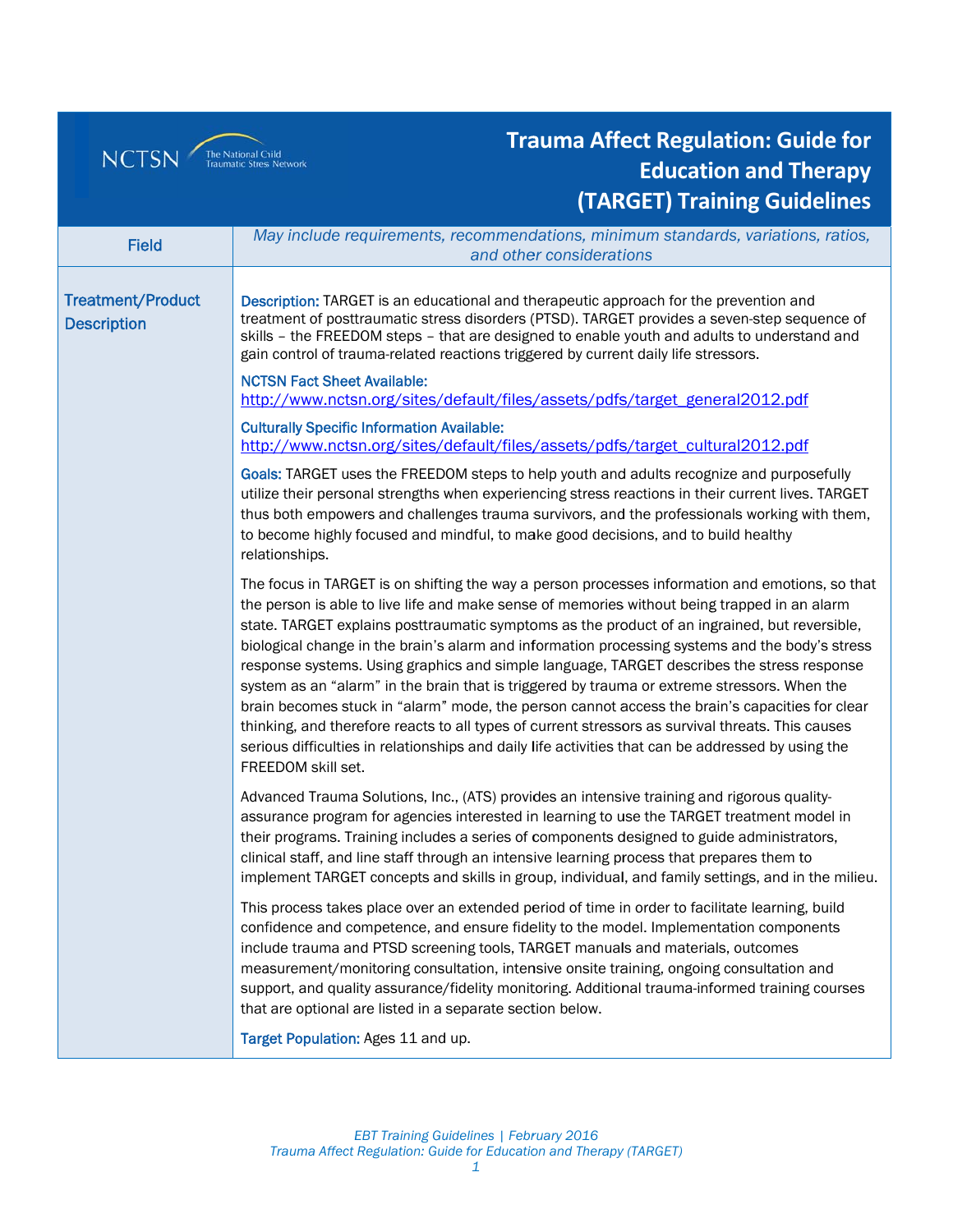| <b>Training</b> | <b>Minimally Acceptable Training</b>                                                                                                                                                                                                                                                                                                                                                                                                                                                                                                                                                                                                                                                                                                                                                                                                                                                                                                                                                 |
|-----------------|--------------------------------------------------------------------------------------------------------------------------------------------------------------------------------------------------------------------------------------------------------------------------------------------------------------------------------------------------------------------------------------------------------------------------------------------------------------------------------------------------------------------------------------------------------------------------------------------------------------------------------------------------------------------------------------------------------------------------------------------------------------------------------------------------------------------------------------------------------------------------------------------------------------------------------------------------------------------------------------|
|                 | Mode of Training: In order to begin implementing the TARGET model, the therapist must attend<br>three full days of in-person TARGET Level 1 training.                                                                                                                                                                                                                                                                                                                                                                                                                                                                                                                                                                                                                                                                                                                                                                                                                                |
|                 | Content: This training will provide an overview of the TARGET conceptual framework and<br>FREEDOM skill set developed by Dr. Julian Ford to address the core issue for trauma survivors,<br>trauma-related biological reactivity. This workshop will redefine the nature and dynamics of<br>psychological trauma and explain how trauma causes posttraumatic stress by changing the stress<br>response systems of the brain and body. TARGET is an approach that enhances resilience by<br>helping survivors move from survival coping to emotional, cognitive, physiological, and relational<br>regulation. This initial training will cover the impact of traumatic stress on the brain, social<br>emotional development and ability to regulate affect; the neurobiology of stress and coping, and<br>an introduction to the key concepts, terms, and skills for using TARGET. This training will be<br>required for all staff who conduct TARGET groups or individual treatment. |
|                 | Number of Days/Hours Total/Minimum: 24 hours/3 days of training.                                                                                                                                                                                                                                                                                                                                                                                                                                                                                                                                                                                                                                                                                                                                                                                                                                                                                                                     |
|                 | Options for Make-up: ATS requires attendance and participation at all three days of training in<br>order for facilitators to implement the model. Options for making up missed training hours<br>depend on which training components and how many hours of training were missed.                                                                                                                                                                                                                                                                                                                                                                                                                                                                                                                                                                                                                                                                                                     |
|                 | Training Cost: \$7,200 per cohort for a three-day Level 1 training. Cohorts are made up of 8-20<br>therapists. Training and implementation materials are not included in this cost. Training packages<br>are \$15 per facilitator, and treatment manual packages are \$175 per facilitator.                                                                                                                                                                                                                                                                                                                                                                                                                                                                                                                                                                                                                                                                                          |
|                 | <b>Most Comprehensive Training</b>                                                                                                                                                                                                                                                                                                                                                                                                                                                                                                                                                                                                                                                                                                                                                                                                                                                                                                                                                   |
|                 | <b>Mode of Training:</b><br>The most comprehensive training package currently available includes:                                                                                                                                                                                                                                                                                                                                                                                                                                                                                                                                                                                                                                                                                                                                                                                                                                                                                    |
|                 | Online self-paced Training<br>$\bullet$                                                                                                                                                                                                                                                                                                                                                                                                                                                                                                                                                                                                                                                                                                                                                                                                                                                                                                                                              |
|                 | Three-day Level 1 Training (face-to-face)                                                                                                                                                                                                                                                                                                                                                                                                                                                                                                                                                                                                                                                                                                                                                                                                                                                                                                                                            |
|                 | Two-day Level 2 Training (face-to-face)                                                                                                                                                                                                                                                                                                                                                                                                                                                                                                                                                                                                                                                                                                                                                                                                                                                                                                                                              |
|                 | <b>Content:</b>                                                                                                                                                                                                                                                                                                                                                                                                                                                                                                                                                                                                                                                                                                                                                                                                                                                                                                                                                                      |
|                 | <b>Online self-paced Training</b>                                                                                                                                                                                                                                                                                                                                                                                                                                                                                                                                                                                                                                                                                                                                                                                                                                                                                                                                                    |
|                 | This online learning course offers an overview of the TARGET concepts and FREEDOM skill set,<br>demonstrations of TARGET therapy with adolescents and parents, and additional background<br>information on working with and engaging the juvenile justice population. Each of the modules<br>includes brief descriptions of the TARGET concepts presented by Dr. Ford and test questions to<br>assess the level of information assimilation.                                                                                                                                                                                                                                                                                                                                                                                                                                                                                                                                         |
|                 | This course, available 24/7 by desktop, laptop, or mobile devices, offers program staff the<br>flexibility of taking the course in one sitting or spreading it out over several convenient learning<br>sessions. ATS tracks and reports learner activity and scores on tests that are integrated into each<br>module. In addition to staff implementing the model, this course will be available for staff who will<br>not be engaged in providing TARGET therapy but who would benefit from understanding a trauma-<br>informed approach.                                                                                                                                                                                                                                                                                                                                                                                                                                           |
|                 | <b>TARGET Level 1</b>                                                                                                                                                                                                                                                                                                                                                                                                                                                                                                                                                                                                                                                                                                                                                                                                                                                                                                                                                                |
|                 | TARGET is an educational and therapeutic approach for the prevention and treatment of complex<br>posttraumatic stress disorder (C-PTSD). This workshop will provide an overview of the TARGET<br>conceptual framework and FREEDOM skill set developed by Dr. Julian Ford to address the core<br>issue for trauma survivors, trauma-related biological reactivity. This workshop will redefine the                                                                                                                                                                                                                                                                                                                                                                                                                                                                                                                                                                                    |

nature and dynamics of psychological trauma and explain how trauma causes posttraumatic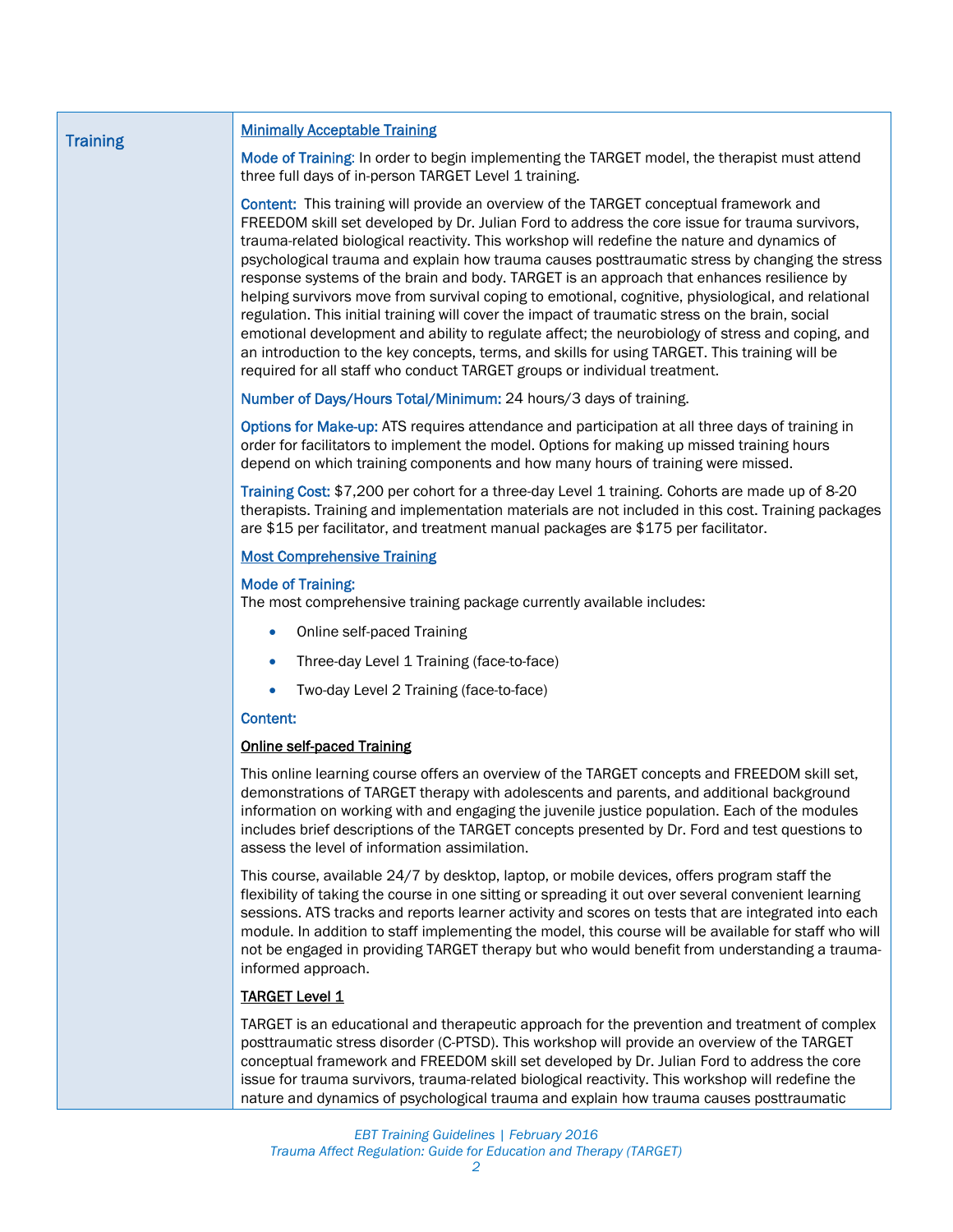| <b>Training (continued)</b> | stress by changing the stress response systems of the brain and body. TARGET is an approach<br>that enhances resilience by helping survivors move from survival coping to emotional, cognitive,<br>physiological, and relational regulation. This initial training will cover the impact of traumatic<br>stress of the brain, social and emotional development, and ability to regulate affect; the<br>neurobiology of stress and coping; and an introduction to the key concepts, terms, and skills for<br>using TARGET. This training will be required for all staff who conduct TARGET groups.                                                                                                                                                                      |
|-----------------------------|------------------------------------------------------------------------------------------------------------------------------------------------------------------------------------------------------------------------------------------------------------------------------------------------------------------------------------------------------------------------------------------------------------------------------------------------------------------------------------------------------------------------------------------------------------------------------------------------------------------------------------------------------------------------------------------------------------------------------------------------------------------------|
|                             | <b>TARGET Level 2</b><br>This training is designed for program staff who are using the TARGET skills with youth and families<br>in their roles as counselors, clinical coordinators, educational specialists, caseworkers,<br>corrections officers, or juvenile probation officers. The focus of this workshop will be on<br>understanding and integrating key TARGET concepts, and practical application of the FREEDOM<br>skill set. Participants will have the opportunity to work on applying the FREEDOM steps fluidly to<br>help clients process stressful experiences and build resilience. Problem areas commonly<br>confronted by counselors working with youth and families will be addressed through discussion<br>and role-play of written case vignettes. |
|                             | <b>Number of Days/Hours Total/Minimum:</b><br>Online self-paced Training (approximately three hours)<br>$\bullet$<br>Three-day Level 1 Training<br>Two-day Level 2 Training<br>$\bullet$                                                                                                                                                                                                                                                                                                                                                                                                                                                                                                                                                                               |
|                             | Options for Make-up: ATS requires full attendance and participation at all trainings in order for<br>facilitators to implement the model. Options for making up missed training hours depend on<br>which training components and how many hours of training were missed.                                                                                                                                                                                                                                                                                                                                                                                                                                                                                               |
|                             | <b>Training Cost:</b><br>Online Training, \$150 per seat<br>Level 1 Training, \$7,200 (plus material costs per trainee)<br>$\bullet$<br>Level 2 Training, \$4,800 (plus material costs per trainee)<br>$\bullet$                                                                                                                                                                                                                                                                                                                                                                                                                                                                                                                                                       |
|                             | <b>Training Contact Information:</b><br>Katy Notaro<br>11 Melrose Drive<br>Farmington, CT 06032<br>(860) 269-8663<br>mailto:katy@advancedtrauma.com                                                                                                                                                                                                                                                                                                                                                                                                                                                                                                                                                                                                                    |
| <b>Selection</b>            | www.advancedtrauma.com<br>Typical trainees for this Treatment/Product: The TARGET approach can be taught to and delivered<br>by persons from a wide variety of cultural and educational backgrounds and professions or<br>vocations, including but not limited to mental or behavioral health, counseling, medical, nursing,<br>educational, social work, marriage and family therapy, addiction recovery, personal coaching, and<br>human resources professionals.                                                                                                                                                                                                                                                                                                    |
|                             | Minimum Education Level: While ATS prefers to train professionals with a master's degree, ATS<br>has and will continue to train exceptional staff who do not meet this preference. In addition, for<br>systems or agencies wishing to use the model with bachelor-level professionals, ATS will work<br>with the agency to make appropriate adaptations to the instructional and coaching tasks<br>associated with implementation to ensure the right level of support is provided to staff.                                                                                                                                                                                                                                                                           |
|                             | Licensure/Certification: No                                                                                                                                                                                                                                                                                                                                                                                                                                                                                                                                                                                                                                                                                                                                            |
|                             | <b>Experience: No</b>                                                                                                                                                                                                                                                                                                                                                                                                                                                                                                                                                                                                                                                                                                                                                  |
|                             | Theoretical Components: Developmental trauma, emotion regulation, cognitive-behavioral.                                                                                                                                                                                                                                                                                                                                                                                                                                                                                                                                                                                                                                                                                |
|                             | Match/Fit: TARGET is designed for youth, adults, and families, and may be used in health care,<br>behavioral health, correctional and juvenile justice, child welfare, and educational systems.                                                                                                                                                                                                                                                                                                                                                                                                                                                                                                                                                                        |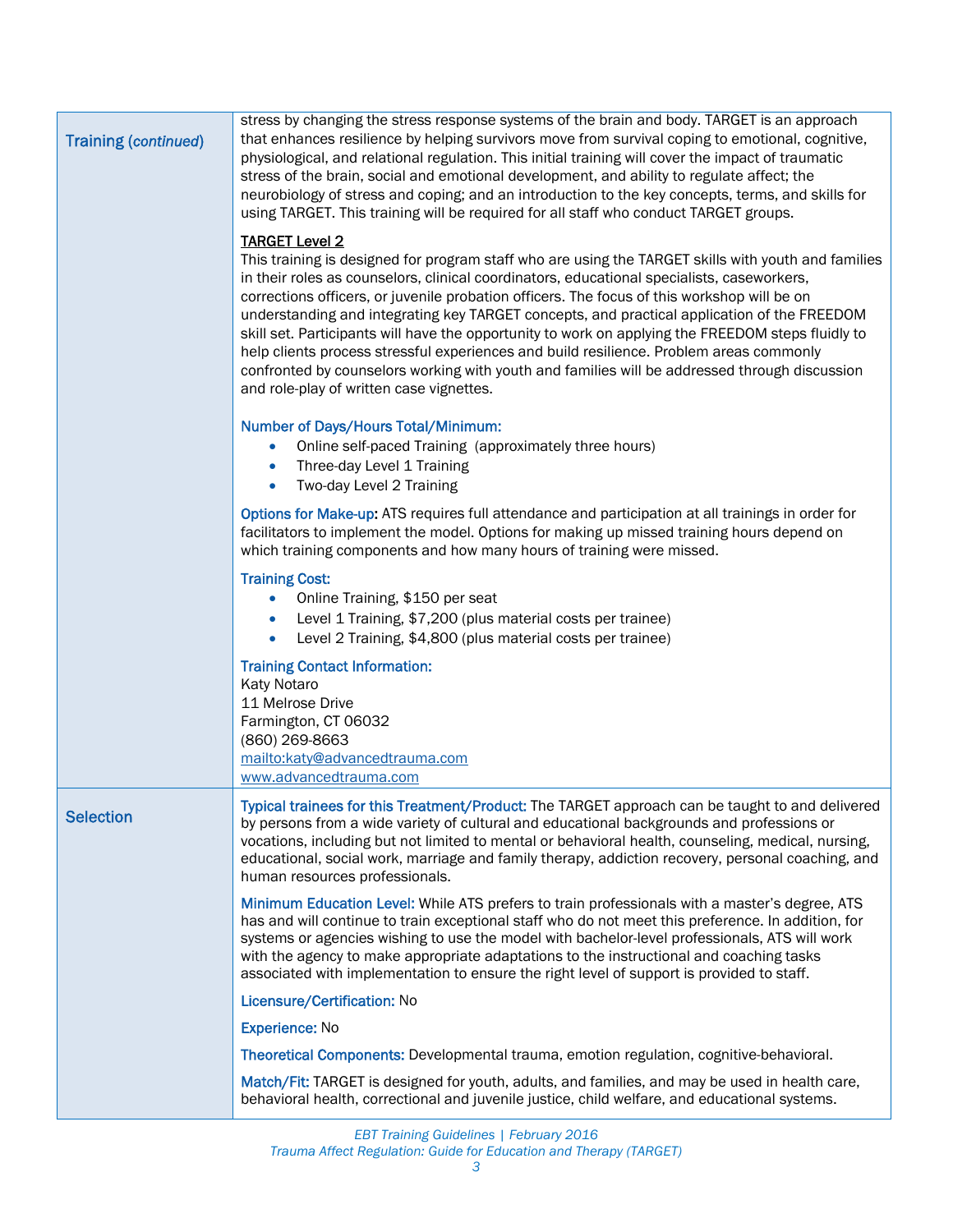| <b>Preparation for</b><br><b>Training and</b><br>Implementation | Clinician Readiness Assessment Available? Because staff are typically hired prior to the<br>procurement and installment of the model, ATS may provide administrators and supervisors with<br>a sample practice profile for staff chosen to facilitate the TARGET model. In addition, prior to<br>training, identified staff must submit an introductory video to ATS that answers a series of specific<br>questions provided by ATS.                                                                                                                                                                                                                                                                                               |
|-----------------------------------------------------------------|------------------------------------------------------------------------------------------------------------------------------------------------------------------------------------------------------------------------------------------------------------------------------------------------------------------------------------------------------------------------------------------------------------------------------------------------------------------------------------------------------------------------------------------------------------------------------------------------------------------------------------------------------------------------------------------------------------------------------------|
|                                                                 | Agency Readiness Assessment Available? ATS does provide an optional readiness assessment<br>before the installment of the TARGET model into a system. The assessment uses a formalized set<br>of questions to guide the discussion and solicit feedback from all stakeholders about their past<br>experiences with delivering evidence-based practices, their expectations of the TARGET program,<br>and their goals for implementing the model effectively. The process is intended to solicit<br>organizational and workforce strengths and obstacles in an effort to plan for organizational<br>change and support system wide preparation for the rollout of the model in the respective<br>agencies/programs/systems of care. |
|                                                                 | ATS will compile the information gathered from this assessment to provide feedback on the<br>identified strengths and obstacles to the rollout of the TARGET model. Together, ATS and the<br>program/agency/system of care will work to reduce any real or perceived barriers to rolling out<br>the model and will build on the already established individual, program-specific, and system wide<br>strengths.                                                                                                                                                                                                                                                                                                                    |
|                                                                 | Typical Prerequisites for Training: ATS requests that staff complete the Online self-paced training<br>(only open to those going through the in-person training) and will require staff to submit an<br>introductory video to ATS prior to Level 1 training. In addition, an introductory conference call to<br>introduce the ATS staff, training agenda, and quality assurance process is required.                                                                                                                                                                                                                                                                                                                               |
| <b>Consultation</b>                                             | ATS provides consultation, fidelity monitoring, and written and oral feedback to assess the degree<br>of integrity and fidelity with which the TARGET model is being implemented, and to support staff<br>in their growth as TARGET therapists. Throughout the project, ATS will communicate with the<br>agency/system management team to promote a feedback loop that is focused on model fidelity,<br>staff development, quality service delivery, and client outcomes. To that end, ATS has a<br>structured system in place with clear expectations and measures of success.                                                                                                                                                    |
| <b>Consultation</b><br>(continued)                              | ATS provides a combination of individual and group consultations to staff facilitating the TARGET<br>model. A TARGET coach will provide individual fidelity review monthly for one hour, by phone<br>and/or videoconferencing, with each TARGET therapist. Consultation groups for all therapists and<br>line staff will be scheduled to meet monthly for one hour by phone and/or videoconferencing.                                                                                                                                                                                                                                                                                                                              |
|                                                                 | Type/Mode/Ratio: Individual consultations are one-to-one, while group consultations are one-to-<br>eight. Consultations are facilitated using phone and/or videoconferencing.                                                                                                                                                                                                                                                                                                                                                                                                                                                                                                                                                      |
|                                                                 | Frequency: Individual and group consultations are held once per month.                                                                                                                                                                                                                                                                                                                                                                                                                                                                                                                                                                                                                                                             |
|                                                                 | Participation: Trainees will videotape and submit all TARGET sessions. Sessions will be randomly<br>selected for fidelity monitoring purposes. A minimum of two videos per therapist are reviewed<br>each month. Once videos are reviewed, a TARGET coach and the facilitator will meet each month<br>to review the fidelity reports. In addition, group consultations will occur twice per month and all<br>facilitators are expected to attend.                                                                                                                                                                                                                                                                                  |
|                                                                 | General/Expected Duration of Consultation: Group and individual consultations last<br>approximately one hour each. Consultations occur regularly for the duration of the project.                                                                                                                                                                                                                                                                                                                                                                                                                                                                                                                                                  |
|                                                                 | Demonstrated Proficiency/Mastery/Competence: There are two performance benchmarks that<br>staff may achieve when implementing TARGET: Proficiency and Certification. Progress is<br>measured by attendance at required trainings, written test scores, fidelity scores meeting specific<br>criteria, and attendance at group and individual consultations.                                                                                                                                                                                                                                                                                                                                                                         |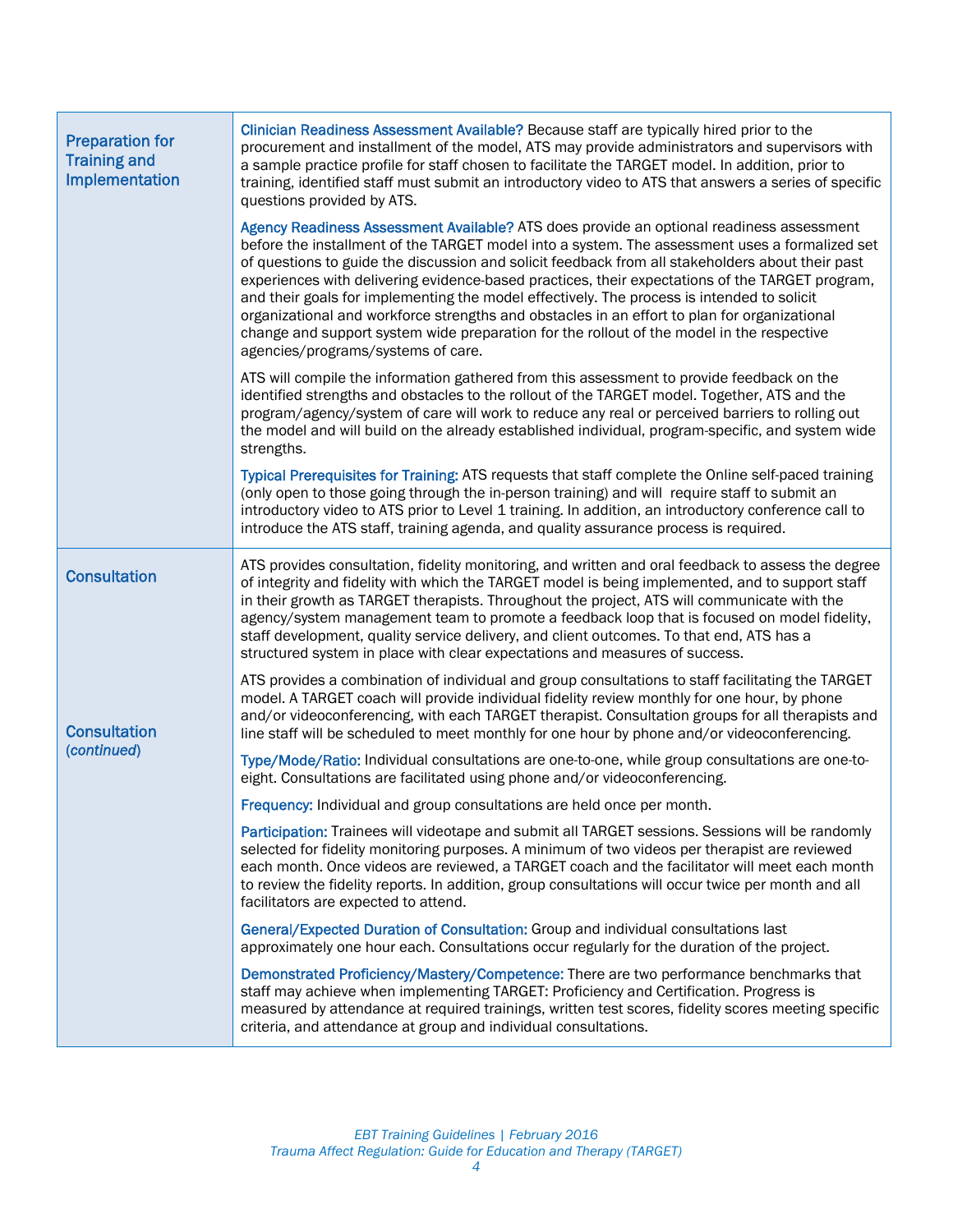| <b>Case Completion</b><br><b>Requirements</b>                               | Case Completion: A minimum of two cases meeting specific fidelity requirements will be<br>completed before a facilitator progresses to Proficiency and Certification.                                                                                                                                                                                                                                                                                                                                                                                                                                                                                                                                                                                                 |
|-----------------------------------------------------------------------------|-----------------------------------------------------------------------------------------------------------------------------------------------------------------------------------------------------------------------------------------------------------------------------------------------------------------------------------------------------------------------------------------------------------------------------------------------------------------------------------------------------------------------------------------------------------------------------------------------------------------------------------------------------------------------------------------------------------------------------------------------------------------------|
|                                                                             | Fidelity: The TARGET fidelity checklist is used to review and rate facilitators' video submissions.<br>This checklist is comprised of discrete items keyed to engagement, session structure, and each of<br>the concepts and skills in the TARGET curriculum. The checklist was specially designed to assess<br>both the declarative and procedural knowledge required to conduct TARGET sessions with<br>sensitivity to the client and adherence to the model. To this end, fidelity is a way to help achieve<br>both staff growth and client outcomes. Tapes are reviewed and rated by specially trained,<br>independent fidelity reviewers. Inter-rater reliability is tested on a regular basis to insure quality<br>and consistency.                             |
|                                                                             | Mode of Review (e.g., Video/Audio/Test): Video review followed by written and direct feedback to<br>therapist.                                                                                                                                                                                                                                                                                                                                                                                                                                                                                                                                                                                                                                                        |
| <b>Maintenance</b>                                                          | Booster: Booster trainings are offered to address themes emerging in fidelity reviews and from<br>feedback on consultation calls from both administrators and facilitators. ATS suggests that<br>Booster sessions occur once every six months; however, the unique needs and skills of the cohort<br>of facilitators will better determine when and how often a Booster training is necessary.                                                                                                                                                                                                                                                                                                                                                                        |
|                                                                             | Advanced: ATS offers a wide range of Webinars and advanced-level trainings on topics and<br>special populations related to the implementation of the TARGET model. These are designed and<br>scheduled based on the unique needs and levels of proficiency with which facilitators are using<br>the model.                                                                                                                                                                                                                                                                                                                                                                                                                                                            |
|                                                                             | In addition, the TARGET Level 2 training is designed for program staff who are using the TARGET<br>skills with youth and families in their roles as counselors, clinical coordinators, educational<br>specialists, caseworkers, corrections officers, or juvenile probation officers. The focus of this<br>workshop will be on understanding and integrating key TARGET concepts, and practical<br>application of the FREEDOM skills. Participants will have the opportunity to work on applying the<br>FREEDOM steps fluidly to help clients process stressful experiences and build resilience. Problem<br>areas commonly confronted by counselors working with youth and families will be addressed<br>through discussion and role-play of written case vignettes. |
|                                                                             | Maintenance Plan/Continuing Education: Facilitators have monthly individual and group<br>consultations designed to enhance their understanding and application of the TARGET concepts<br>and skills. This ongoing support provides an opportunity for facilitators to maintain their skill set<br>and knowledge base.                                                                                                                                                                                                                                                                                                                                                                                                                                                 |
| <b>To Supervise</b><br><b>Providers of the</b><br><b>Treatment/ Product</b> | Prerequisites needed to train providers in the Treatment/Product: Supervisors are required to<br>complete TARGET for Professional Effectiveness Training or the full TARGET Level 1 training<br>before being able to supervise staff in the model. It should be noted that once supervisors are<br>trained, they are not considered to be certified TARGET Fidelity Monitors, Trainers, or Coaches.                                                                                                                                                                                                                                                                                                                                                                   |
|                                                                             | # of Cases Completed in Treatment/Product: While helpful, supervisors do not need to have<br>completed any cases to provide supervision to facilitators using the model. Again, it should be<br>noted that once supervisors are trained, they are not considered to be certified TARGET<br>therapists, Fidelity Monitors, Trainers, or Coaches.                                                                                                                                                                                                                                                                                                                                                                                                                       |
|                                                                             | For more information, please contact Advanced Trauma Solutions, Inc., at (860) 269-8663.                                                                                                                                                                                                                                                                                                                                                                                                                                                                                                                                                                                                                                                                              |
| <b>To Train Providers in</b><br>the Treatment/<br><b>Product</b>            | Prerequisites needed to train providers in the Treatment/Product: ATS offers a Train-the-Trainer<br>program in the training and ongoing quality assurance of the TARGET model. Depending on an<br>agency's internal capacity, ATS will train identified personnel in one of the levels listed below. At<br>minimum, professionals interested in any of these roles are required to have reached certification<br>in the model; however, exceptions may be granted based on years of experience, training, and<br>role within their respective organizations. In addition, all candidates for any of the positions<br>outlined below will be interviewed and screened by ATS staff and/or the model developer to<br>determine the person's suitability.                |